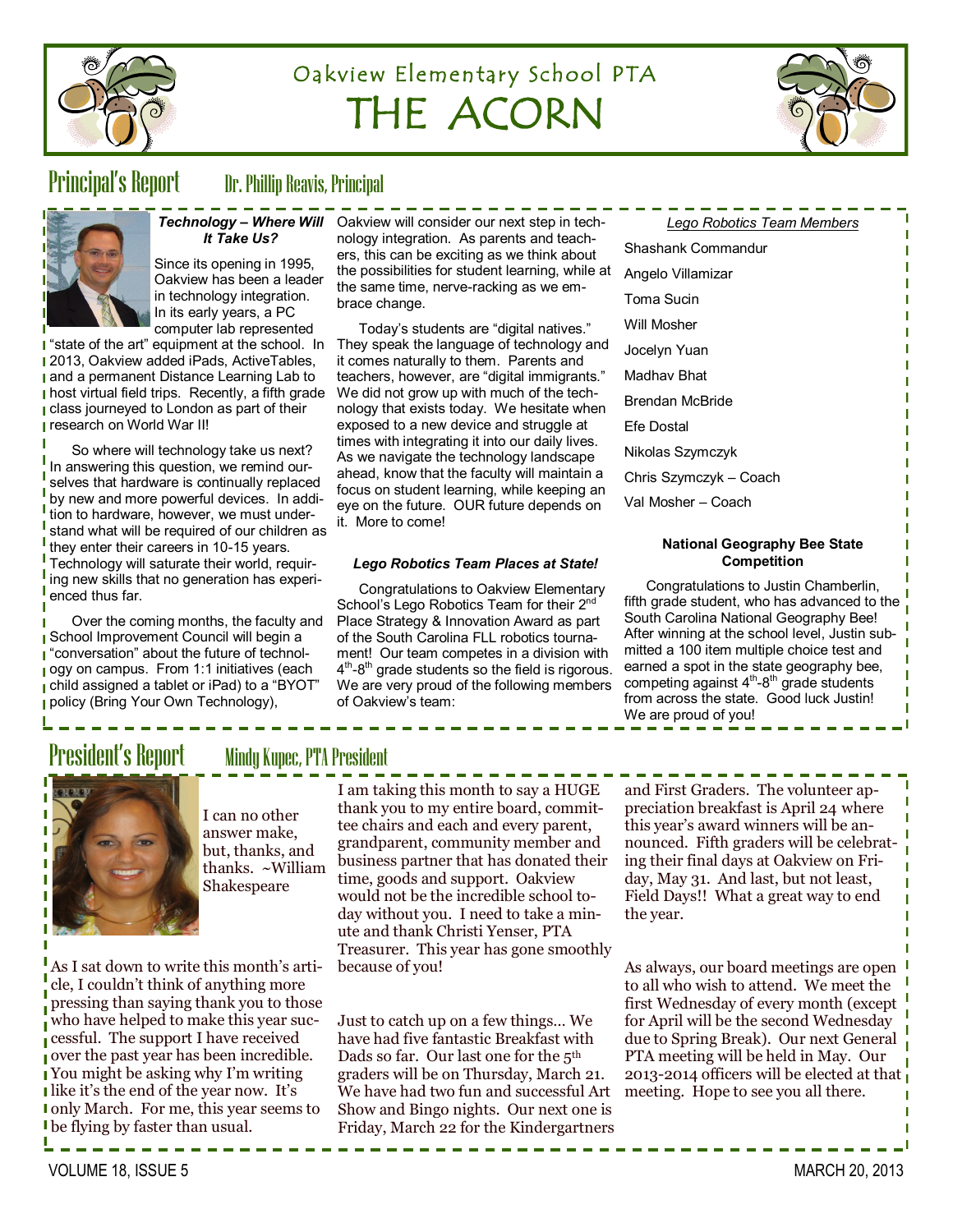# Volunteers Francine Morris and Kimberly Masters, Co-Chairs





You have all been very hard at work in supporting Oakview this year! Thank you so much for your recent efforts with Math, Science, Technology night, Science Fair, Bingo nights, Valentine's parties and of course the ongoing support of lunch bunch, reading tutor, SEEDS, and field trip chaperones, just to name a few!

The weather is finally turning and spring is in the air! As 4th quarter approaches, we are so grateful for your continued support of our teachers and our school as we wind the year down. Please know that it is not too late to volunteer, even if you have not done Don't forget to continue to record so before! Please contact your room coordinators to see how the submit them to the front desk or

schedule may have changed over the year and where they may have some new opportunities to get in on the schedule. Together we can end the year on a supportive note!

Please mark your calendar for Volunteer Appreciation Breakfast on Wednesday, April 24! We also invite you to celebrate Oakview's outstanding teachers and staff during Teacher Appreciation Week starting April 29. After Spring Break, your Room Coordinators will forward information to all families concerning the week's events.

your home volunteer hours and

email them to Kimberly or Francine via the PTA website. We appreciate all that you do!

Thank you to the Nominating Committee 1 who is spending countless hours finding leaders to help run our fantastic school next year.

> **Most of all, thank you for volunteering!**

*Our final joint Art Show and Bingo Night of 2013 is on Friday, March 22 for Kindergarten and First grade. The Art Show opens at 5:00 PM. Dinner will be served at 5:30 PM, followed by Bingo at 6:00 PM. We are planning a fun evening for you and your families, so come enjoy artwork, eat dinner, play Bingo and win some great prizes. Our Second/Third grade and Fourth/Fifth grade events were a lot of fun.*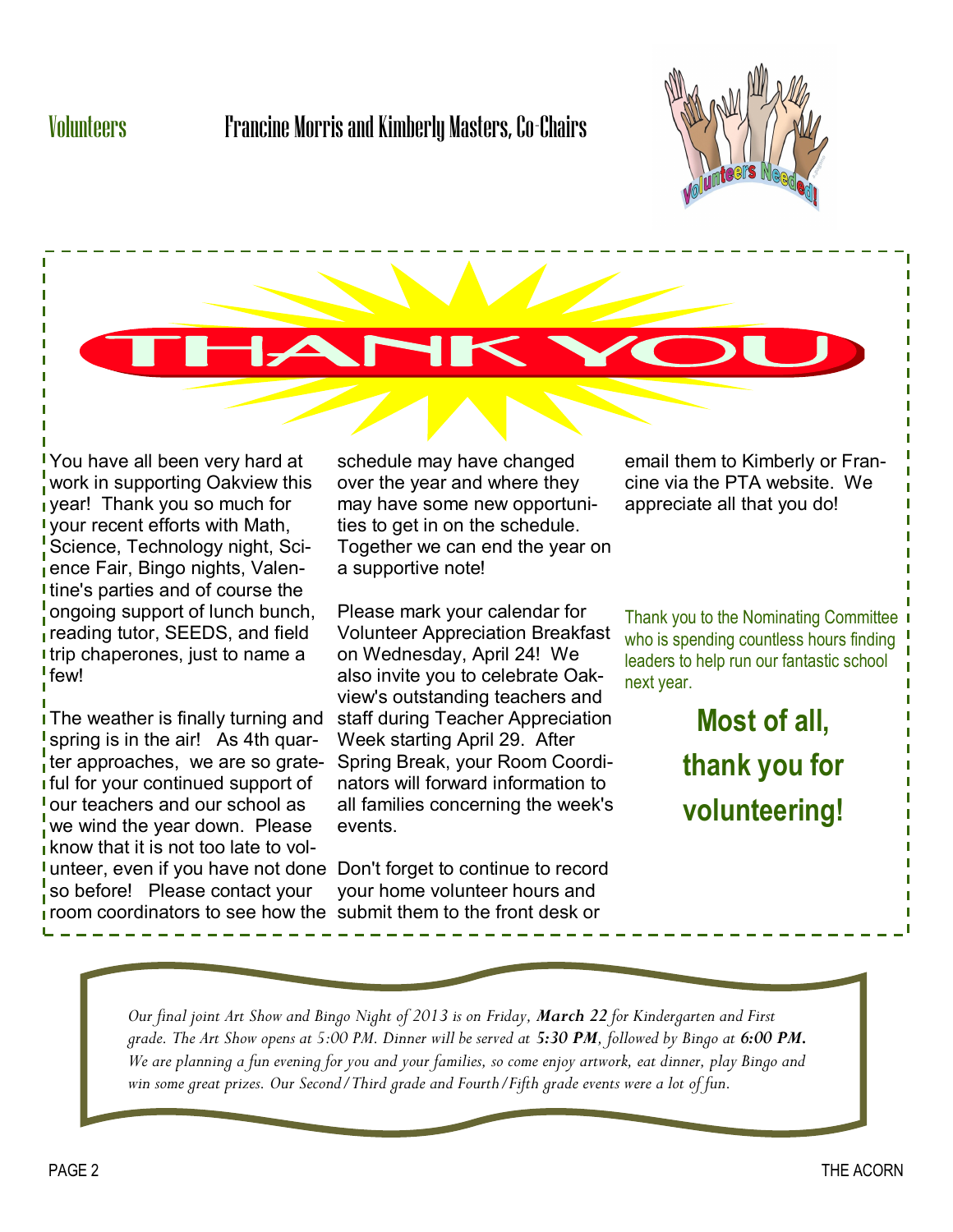# Box Tops Danielle Colby and Julie Wells, Co-Chairs

| A big THANK YOU to all that par-<br>I ticipated in the "Love My Teacher"<br>Box Tops Contest! Mrs. Mannix's<br>class won with a total of 44 hearts | things and Jacob Schwasnick re-<br>to Target.                                                                                        | will be holding one more contest in<br>ceived a teddy bear and \$20 gift card May to get some Box Tops in before<br>the summer break! |
|----------------------------------------------------------------------------------------------------------------------------------------------------|--------------------------------------------------------------------------------------------------------------------------------------|---------------------------------------------------------------------------------------------------------------------------------------|
| $\mathbf{I}$ (that's 1,100 Box Tops!). Ms.<br>Emmons and Ms. Gilbert followed<br>closely behind with 41 hearts each!                               | With everyone's help, we were able<br>to collect over 18,000 Box Tops,<br>which surpassed our fall collection<br>total! Great Job!!! | <b>TOP</b>                                                                                                                            |
| Mrs. Mannix received a gift basket<br>filled with some of her favorite                                                                             | Keep collecting those Box Tops! We                                                                                                   | R OUR SCHOOL                                                                                                                          |
|                                                                                                                                                    |                                                                                                                                      |                                                                                                                                       |
|                                                                                                                                                    |                                                                                                                                      |                                                                                                                                       |
| Reflections Cheri Furr, Chair                                                                                                                      |                                                                                                                                      |                                                                                                                                       |
| <b>Southeast Council Level</b>                                                                                                                     |                                                                                                                                      |                                                                                                                                       |
| Winners                                                                                                                                            | <b>Primary Film</b>                                                                                                                  | <b>District Winners</b>                                                                                                               |
| <b>Intermediate Music</b>                                                                                                                          | 2nd Yashasvini Ranganthan                                                                                                            | <b>Primary Film</b>                                                                                                                   |
| 1st Manasvini Ranganthan                                                                                                                           | <b>Intermediate Film</b>                                                                                                             | 2nd Yashasvini Ranganathan                                                                                                            |
| <b>Primary Literature</b>                                                                                                                          | 3rd Masasvini Ranganthan                                                                                                             | <b>Intermediate Dance</b>                                                                                                             |
| 3rd Yashasvini Ranganthan                                                                                                                          |                                                                                                                                      |                                                                                                                                       |
|                                                                                                                                                    | <b>State Winners</b>                                                                                                                 | 2nd Faith Bloomstran                                                                                                                  |
| Primary Photography                                                                                                                                | <b>Primary Film</b>                                                                                                                  | <b>Intermediate Music</b>                                                                                                             |
| 2nd Caroline Furr                                                                                                                                  | HM Yashasvini Ranganthan                                                                                                             | HM Manasvini Ranganthan                                                                                                               |
| <b>Primary Dance</b>                                                                                                                               | <b>Intermediate Film</b>                                                                                                             |                                                                                                                                       |
| 2nd Yashasvini Ranganthan                                                                                                                          | 2nd Manasvini Ranganthan                                                                                                             |                                                                                                                                       |
| <b>Intermediate Dance</b>                                                                                                                          | Intermediate Dance Choreography                                                                                                      |                                                                                                                                       |



*New School Safety Procedure: The school office door will remain locked until a clerk is on duty at 7:15 a.m. each morning. Parents who have an early morning appointment should communicate with the teacher in advance to gain entry into the building prior to 7:15.*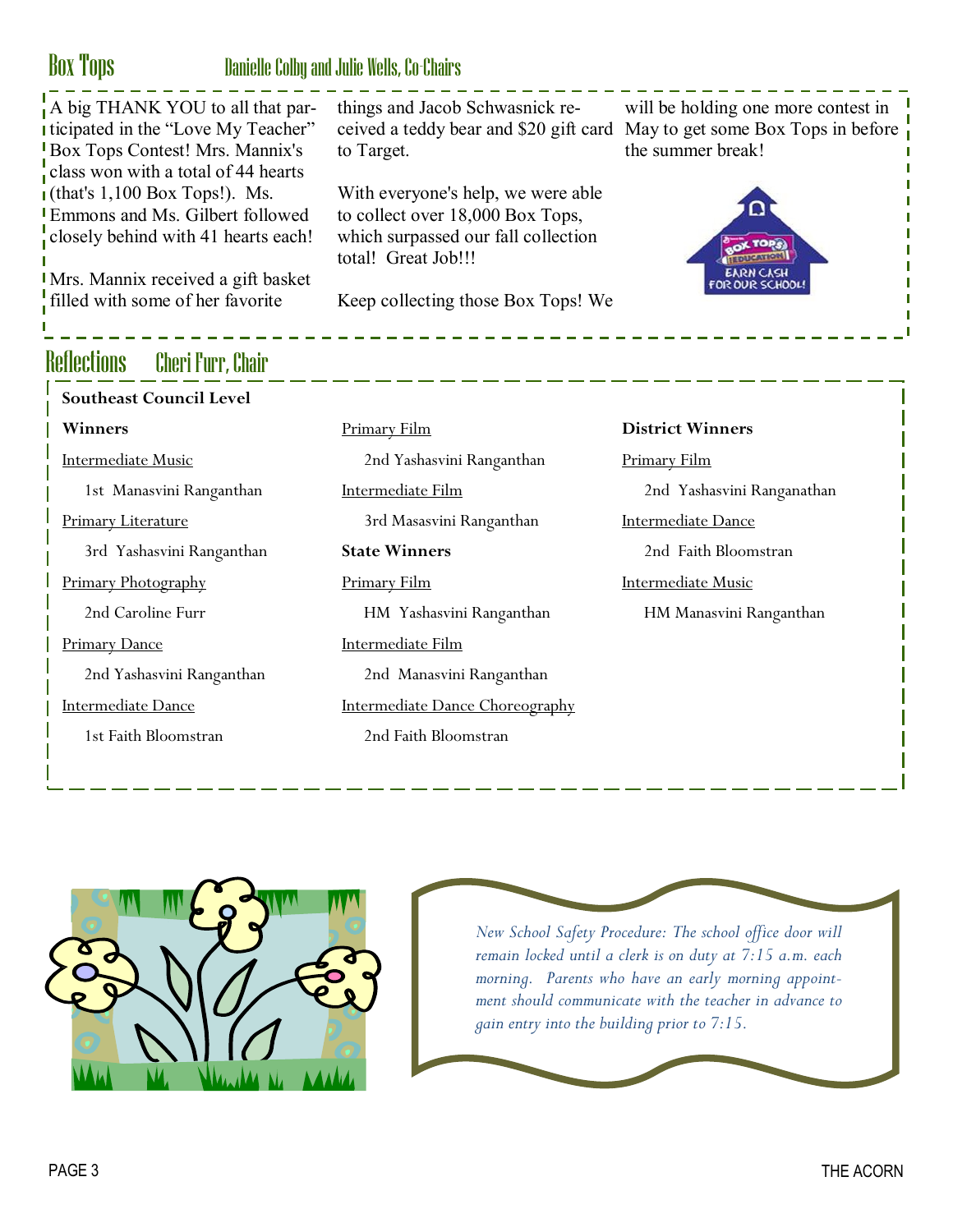# Nominating Committee Julie Wells, Chair

**I** May 27 Memorial Day, no school<br>May 31 5th Grade Day 5th Grade Day

**June 4** Half day, field day K & 1<br>June 5 Half day, field day 2 & 3 **June 5** Half day, field day 2 & 3<br>June 6 Half day, field day 4 & 5,

of school

Half day, field day 4 & 5, last day  $\blacksquare$ 

**\*Calendar Note**

ηI

Il [parentcal\\_1213.pdf](http://www.greenville.k12.sc.us/Calendar/docs/parentcal_1213.pdf)

**June**

|                                                                                                                                                                                                                                     | <b>NOTIFIERALLES CONTINUES</b><br><b>JUNE WEILS, UNAIL</b>                                                                                       |                                                                                                                                                                                                                                                                                                                      |                                                                                                                                                                          |
|-------------------------------------------------------------------------------------------------------------------------------------------------------------------------------------------------------------------------------------|--------------------------------------------------------------------------------------------------------------------------------------------------|----------------------------------------------------------------------------------------------------------------------------------------------------------------------------------------------------------------------------------------------------------------------------------------------------------------------|--------------------------------------------------------------------------------------------------------------------------------------------------------------------------|
| PTA!                                                                                                                                                                                                                                | All signs point to you being involved in<br>Participating as an Executive Officer or chairing a<br>committee or sub committee is one of the best | If you are interested in a position, the Nominating<br>Committee will add your name to the potential<br>candidates list. Hootenanny and Boosterthon are<br>great ways to get involved!!                                                                                                                              | This year's Nominating Committee is comprised of<br>five members representing multiple grade levels<br>and local neighborhoods in the Oakview commu-<br>nity.            |
| <b>I</b> community.                                                                                                                                                                                                                 | ways to have a positive impact on the Oakview                                                                                                    | Lots of opportunity to help!<br>The 2013-2014 Nominating Committee is currently                                                                                                                                                                                                                                      | Julie Wells (1st & 4th, Roper Mountain Estates) wells-<br>$f$ amily33 $Q$ gmail.com                                                                                      |
| Have you ever wondered how to get involved with<br>I the PTA but aren't sure exactly how?<br>If you are interested in representing the<br>voice and vision of the parents of Oakview,<br>I the PTA of Oakview Elementary needs you! |                                                                                                                                                  | working to fill the roughly eighty positions that<br>make up the Oakview PTA Board of Officers and<br>Committee Chairs that represent our students and<br>the school at large. We thank those of you that<br>have already expressed an interest or have agreed<br>to stay in your current position for another year. | Gena Runnion (1st & 5th, Spaulding Farm) genarun-                                                                                                                        |
|                                                                                                                                                                                                                                     |                                                                                                                                                  |                                                                                                                                                                                                                                                                                                                      | $nion@$ hotmail.com<br>Jean Scott (1st & 3rd, Kingsbridge) diana-                                                                                                        |
|                                                                                                                                                                                                                                     |                                                                                                                                                  |                                                                                                                                                                                                                                                                                                                      | jeanscott@yahoo.com                                                                                                                                                      |
| <b>Get Involved!</b>                                                                                                                                                                                                                |                                                                                                                                                  | Once the nomination and approval process is com-<br>plete, the Nominating Committee will inform all                                                                                                                                                                                                                  | Misti Buckner (2nd & 4th, Orchard Farms)                                                                                                                                 |
|                                                                                                                                                                                                                                     | Review position descriptions posted on the Oak-<br>view website PTA webpage: http://                                                             | approved nominees.                                                                                                                                                                                                                                                                                                   | $mist.$ buckner $O$ gmail.com                                                                                                                                            |
| I index.asp                                                                                                                                                                                                                         | www.greenville.kl2.sc.us/oakview/parents/pta/                                                                                                    | Many positions remain open, so now is an<br>excellent time to reach out!                                                                                                                                                                                                                                             | Betsy Williams (1st, Tuxedo Park) bet-<br>syw22@yahoo.com                                                                                                                |
|                                                                                                                                                                                                                                     | or that has a child in your same grade by March<br>1 28, 2013 to express your interest or learn more.                                            | sentative Today!<br><b>Student Holidays</b>                                                                                                                                                                                                                                                                          |                                                                                                                                                                          |
|                                                                                                                                                                                                                                     | <b>Calendar of Events*</b>                                                                                                                       | Friday, March 29 (snow day) and Monday - Friday, April 1 - 5 (Spring Break),<br>Friday, April 29 (snow day) and May 27 (Memorial Day)                                                                                                                                                                                | <b>School Information</b>                                                                                                                                                |
|                                                                                                                                                                                                                                     |                                                                                                                                                  |                                                                                                                                                                                                                                                                                                                      |                                                                                                                                                                          |
| March                                                                                                                                                                                                                               |                                                                                                                                                  | I Oakview Elementary School PTA                                                                                                                                                                                                                                                                                      | <b>Oakview's Mission</b>                                                                                                                                                 |
| March 22                                                                                                                                                                                                                            | Bingo Grades K and 1 and<br>Art Show                                                                                                             | I 515 Godfrey Road, Simpsonville, SC 29681<br>(864) 355-7100 School main phone number<br>(864) 355-7118 PTA phone number                                                                                                                                                                                             | The mission of Oakview Elementary School, in coop-<br>eration with the home and the community, is to prepare<br>students for responsible citizenship, lifelong learning, |
| March 28<br>March 29<br><b>April</b>                                                                                                                                                                                                | Internet Safety Assembly<br>No School, Make-Up Day 3                                                                                             | Find State PTA information at: www.scpta.org<br>Find National PTA information at: www.pta.org                                                                                                                                                                                                                        | and productive employment by:<br>Opening opportunities for all students,                                                                                                 |
| April $1 - 5$<br>April 13                                                                                                                                                                                                           | Spring Break, no school<br>Garden Work Day                                                                                                       | I <sup>I</sup> Principal:                                                                                                                                                                                                                                                                                            | Accepting individual differences,                                                                                                                                        |
| April 15-19                                                                                                                                                                                                                         | 5th grade to Barrier Island                                                                                                                      | I Dr. Phillip Reavis<br>Ш                                                                                                                                                                                                                                                                                            | Keeping a smile on our faces,<br>Varying teaching techniques,                                                                                                            |
| April 16                                                                                                                                                                                                                            | Chik-fil-A night                                                                                                                                 | <b>Assistant Principals:</b><br>Mrs. Carrie Prochaska                                                                                                                                                                                                                                                                | Identifying and addressing strengths/weaknesses, and                                                                                                                     |
| April 20<br>April 24                                                                                                                                                                                                                | Garden Work Day<br><b>Volunteer Appreciation Breakfast</b>                                                                                       | Mrs. Terri Wheeler-Hawkins                                                                                                                                                                                                                                                                                           | Engaging students in meaningful learning activities                                                                                                                      |
| April 26                                                                                                                                                                                                                            | Space Day for First Grade                                                                                                                        | Il PTA President:                                                                                                                                                                                                                                                                                                    | Working as a team.                                                                                                                                                       |
| April 29                                                                                                                                                                                                                            | Snow Make-up Day                                                                                                                                 | <sub>∎</sub> Mindy Kupec                                                                                                                                                                                                                                                                                             | School begins at 8:00am. All students arriving after                                                                                                                     |
| April 30-May 3                                                                                                                                                                                                                      |                                                                                                                                                  | I <sup>I</sup> Newsletter Editor:                                                                                                                                                                                                                                                                                    | 8:00am are considered tardy and must report to the                                                                                                                       |
| May                                                                                                                                                                                                                                 | <b>Teacher Appreciation Week</b>                                                                                                                 | Ш<br>Tate Nicolini, tatenicolini@yahoo.com                                                                                                                                                                                                                                                                           | Attendance Office. Students will not be admitted to<br>class without a tardy pass.                                                                                       |
| May 1& 2                                                                                                                                                                                                                            | 2nd Grade Mother's Day Play                                                                                                                      | Ш<br>The Acorn can be found online at:                                                                                                                                                                                                                                                                               |                                                                                                                                                                          |
| May 16                                                                                                                                                                                                                              | Kindergarten Parent Orientation                                                                                                                  | I http://www.greenville.k12.sc.us/oakview/parents/                                                                                                                                                                                                                                                                   |                                                                                                                                                                          |
| May 17                                                                                                                                                                                                                              | <b>Twisted Cup Night</b>                                                                                                                         | $\blacksquare$ pta/acorn.asp<br>Ш                                                                                                                                                                                                                                                                                    |                                                                                                                                                                          |
| May 21                                                                                                                                                                                                                              | Chik-fil-A Night                                                                                                                                 | Ш                                                                                                                                                                                                                                                                                                                    |                                                                                                                                                                          |
| May 27                                                                                                                                                                                                                              | Memorial Day, no school                                                                                                                          | П                                                                                                                                                                                                                                                                                                                    |                                                                                                                                                                          |

I) I) I) *Should school not be cancelled for winter*  I) *weather, it will be closed on the designated*  I) *Snow Make Up Days in the order in which they*  I) *are needed. See the GCS 2012-2013 Parent/* I) *Student calendar for complete information.*  [http://www.greenville.k12.sc.us/Calendar/docs/](http://www.greenville.k12.sc.us/Calendar/docs/parentcal_1213.pdf) I) I)

п

п

п

п

п

п

п

п